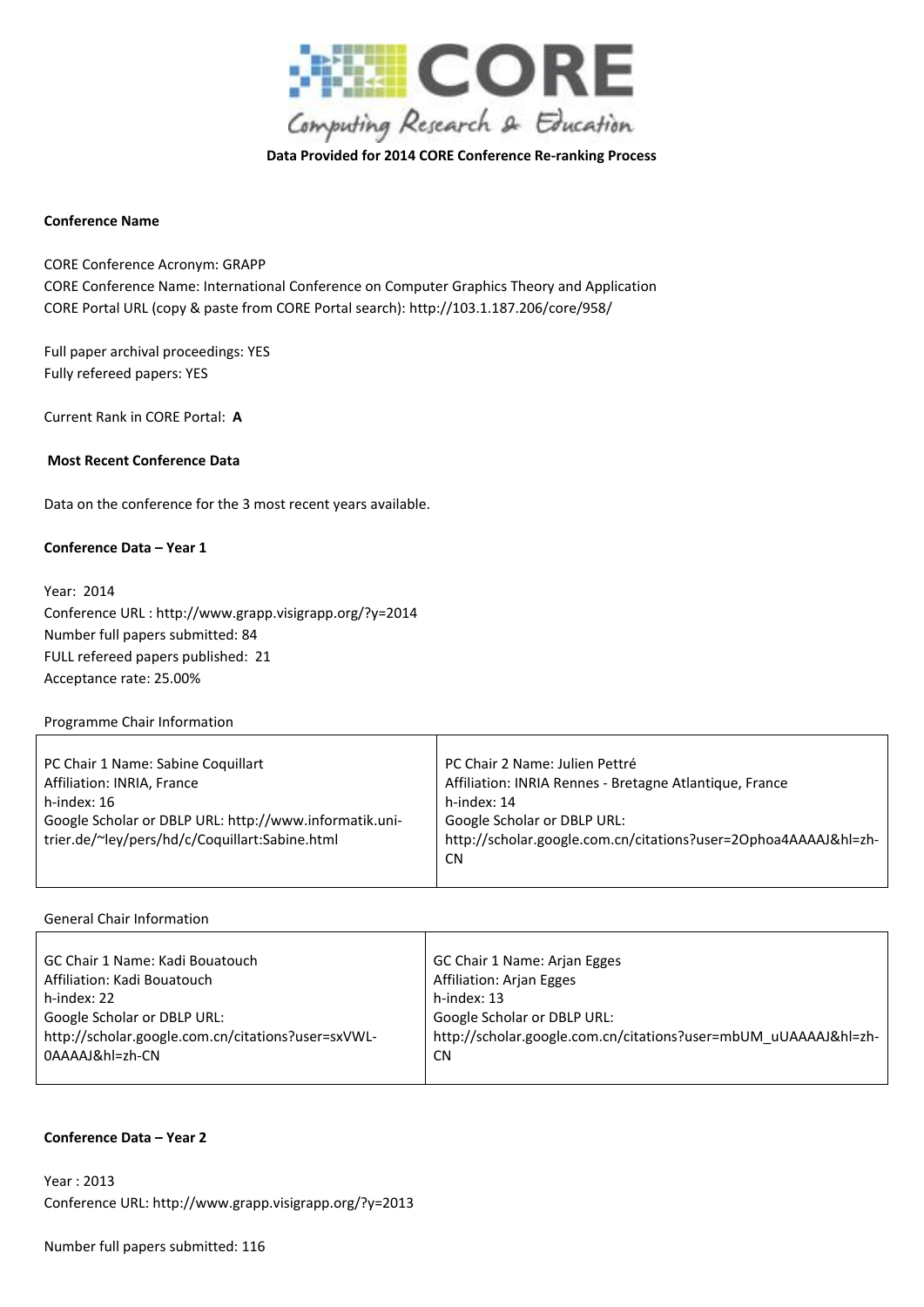# FULL refereed papers published: 20 Acceptance rate: *17.24%*

### Programme Chair Information

| PC Chair 1 Name: Carlos Andujar                          | PC Chair 2 Name: Sabine Coquillart                     |
|----------------------------------------------------------|--------------------------------------------------------|
| Affiliation: Universitat Politècnica de Catalunya, Spain | Affiliation: INRIA, France                             |
| h-index: 7                                               | h-index: 16                                            |
| Google Scholar or DBLP URL:                              | Google Scholar or DBLP URL: http://www.informatik.uni- |
| http://www.lsi.upc.edu/~virtual/home/index.html          | trier.de/~ley/pers/hd/c/Coquillart:Sabine.html         |
|                                                          |                                                        |

# General Chair Information

| GC Chair 1 Name: José Braz                                      | GC Chair 2 Name: Pere Brunet                                |
|-----------------------------------------------------------------|-------------------------------------------------------------|
| Affiliation: Escola Superior de Tecnologia de Setúbal, Portugal | Affiliation: Technical University of Catalonia, Spain       |
| h-index: 0                                                      | h-index: 17                                                 |
| Google Scholar or DBLP URL: http://www.informatik.uni-          | Google Scholar or DBLP URL: http://arnetminer.org/person/p- |
| trier.de/~ley/pers/hd/b/Braz:Jos=eacute=.html                   | brunet-829079.html                                          |
|                                                                 |                                                             |

## **Conference Data – Year 3**

## Year: 2012 Conference URL: http://www.grapp.visigrapp.org/GRAPP2012/

Number full papers submitted: 84 FULL refereed papers published: 14 Acceptance rate: *20.29%*

### Programme Chair Information

| PC Chair 1 Name: Paul Richard                         | PC Chair 2 Name: Frederic Jurie                                              |
|-------------------------------------------------------|------------------------------------------------------------------------------|
| Affiliation: University of Angers, France             | Affiliation: Université de Caen, France                                      |
| h-index: 5                                            | h-index: 33                                                                  |
| Google Scholar or DBLP URL:                           | Google Scholar or DBLP URL:                                                  |
| http://arnetminer.org/person/paul-richard-939939.html | http://scholar.google.com.cn/citations?user=Gb5a92sAAAAJ&hl=zh-<br><b>CN</b> |
|                                                       |                                                                              |

### General Chair Information

| GC Chair 1 Name: Zoltan Kato                                 | GC Chair 2 Name: Sebastiano Battiato                         |
|--------------------------------------------------------------|--------------------------------------------------------------|
| Affiliation: University of Szeged                            | Affiliation: University of Catania                           |
| h-index: 18                                                  | h-index: 23                                                  |
| Google Scholar or DBLP URL:                                  | Google Scholar or DBLP URL:                                  |
| http://scholar.google.com.cn/citations?user=VfBqVl4AAAAJ&hl= | http://scholar.google.com.cn/citations?user=OplbtHgAAAAJ&hl= |
| zh-CN                                                        | zh-CN                                                        |
|                                                              |                                                              |

## **Google Scholar relative positioning:**

GS Category URL: http://scholar.google.com.cn/citations?view\_op=top\_venues&hl=en&vq=eng\_computergraphics Position of this conference in subcategory: Below end of list Lowest h5 index in subcategory list: 9 H5 index of this conference: 7

CORE acronym of conference immediately above: VRST CORE rank of conference immediately above: A CORE portal URL of conference immediately above: http://103.1.187.206/core/67/